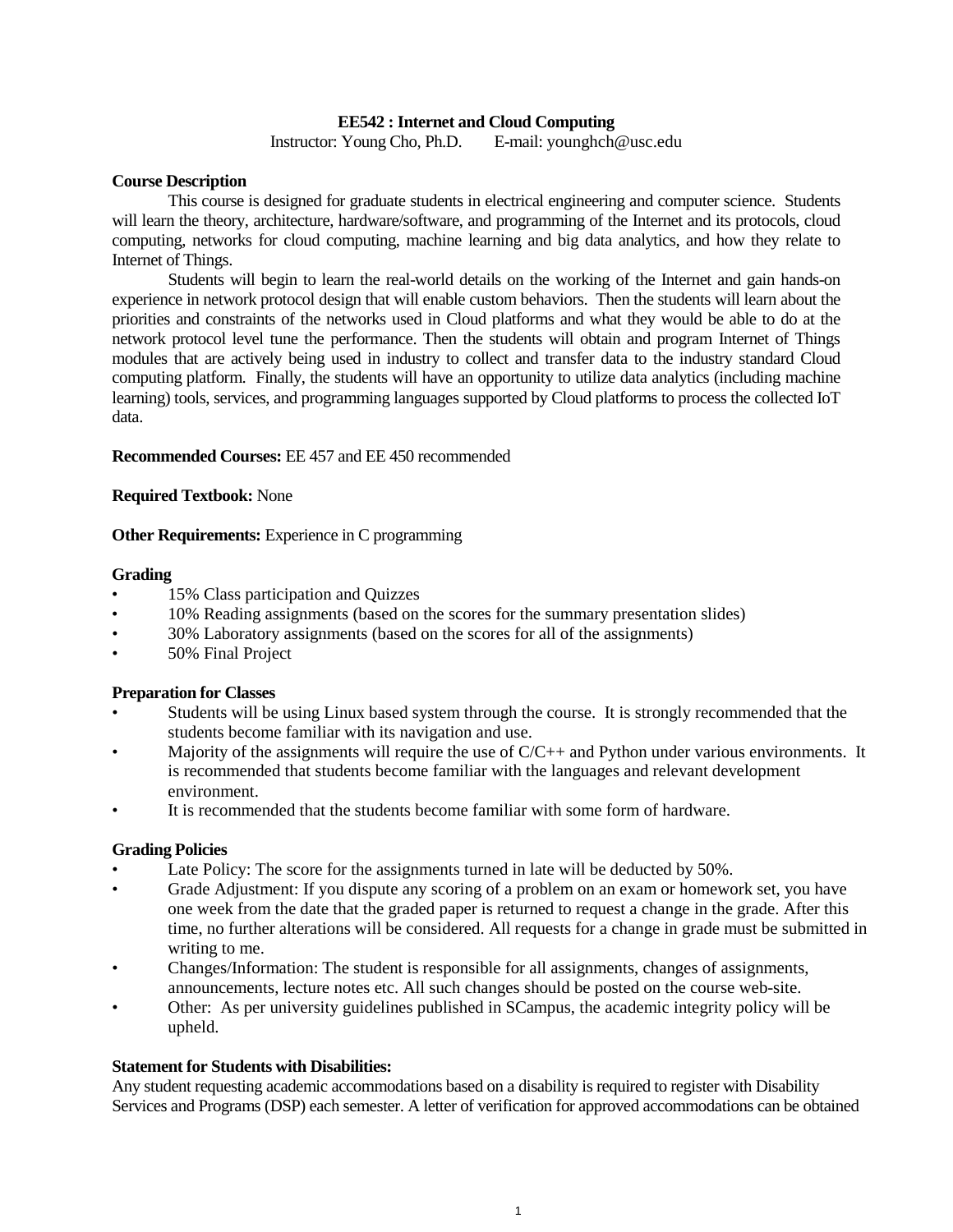from DSP. Please be sure the letter is delivered to me (or to TA) as early in the semester as possible. DSP is located in STU 301 and is open 8:30 a.m.–5:00 p.m., Monday through Friday. The phone number for DSP is (213) 740- 0776.

# **Statement on Academic Integrity**

USC seeks to maintain an optimal learning environment. General principles of academic honesty include the concept of respect for the intellectual property of others, the expectation that individual work will be submitted unless otherwise allowed by an instructor, and the obligations both to protect one's own academic work from misuse by others as well as to avoid using another's work as one's own. All students are expected to understand and abide by these principles. The Student Guidebook contains the Student Conduct Code in Section 11.00, while the recommended sanctions are located in Appendix A:http://www.usc.edu/dept/publications/SCAMPUS/gov/. Students will be referred to the Office of Student Judicial Affairs and Community Standards for further review, should there be any suspicion of academic dishonesty. The Review process can be found at: http://www.usc.edu/student-affairs/SJACS/.

| <b>Lectures</b>           | <b>Topics Covered, Source, Due Dates and Exams</b> |
|---------------------------|----------------------------------------------------|
| Lectures 1, Week 1        | Course Introduction                                |
| Lectures 2-4, Weeks 1-3   | <b>Introduction to Computer Networks</b>           |
| Lectures 5-7, Weeks 3-4   | The Internet and Network Protocol                  |
| Lectures 8, Week 5        | Software Defined Network and Networking for Cloud  |
| Lectures 9-10, Week 5-6   | Distributed and Parallel Computing Systems         |
| Lectures 11, Week 6       | Introduction to Cloud Computing                    |
| Lectures 12-14, Week 7-8  | Components of Cloud Infrastructure                 |
| Lectures 15-16, Week 8-9  | Internet of Things                                 |
| Lectures 17-19, Week 9-10 | Big Data and Machine Learning                      |
| Lectures 20, Week 11      | Data Analytics and Clustering                      |
| Lectures 21-22, Week 12   | Map Reduce                                         |
| Lectures 23-24, Week 13   | <b>Industry Standard Internet of Things</b>        |
| Lectures 25-26, Week 14   | Cloud Performance and Scaling Techniques           |
| Lectures 27-28, Week 15   | Security in Cloud and IoT                          |
| Lectures 29-30, Week 16   | <b>Practice Final Project Presentations</b>        |
| Lectures 31-32, Week 17   | <b>Final Project Presentations</b>                 |

## **Syllabus and Weekly Lecture Contents**

#### **Reading Assignments**

There are weekly reading assignments for which summary slide presentations must be submitted. The presentation should be 3-4 pages including title and summary.

#### **Laboratory Assignments**

- 1 Network Sockets
- 2 Network Performance Measurements
- 3 Computer Network Protocol Design
- 4 Network Driver Module Modification
- 5 Internet of Things
- 6 Cloud Computing Platform
- 7 Storing and Displaying IoT data in Cloud
- 8 Spark Programming
- 9 Machine Learning/Deep Learning

#### **Final Project**